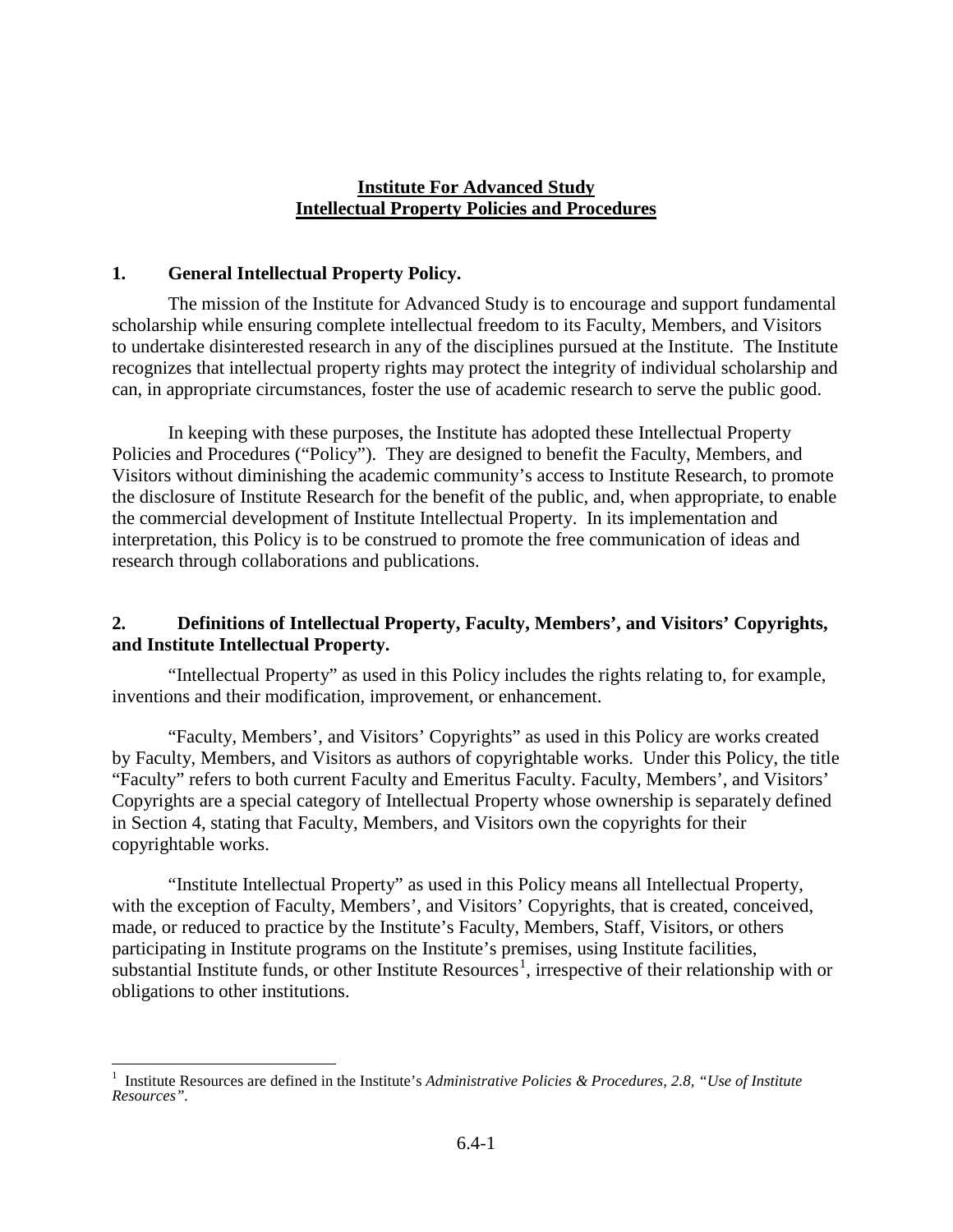### **3. Ownership of Institute Intellectual Property.**

The Institute has ownership rights to Institute Intellectual Property, which excludes Faculty, Members, and Visitors Copyrights, whose ownership is defined in Section 4.

The ownership of Intellectual Property developed pursuant to research sponsored by or in collaboration with an entity other than the Institute will be determined according to the terms of an agreement applicable to that research. Intellectual Property that is funded by government sources may be subject to additional ownership conditions in accordance with federal law and regulations.

When a Member or Visitor has an intellectual property obligation to an institution other than the Institute, for example, a Member on sabbatical from his or her home institution, an agreement covering the assignment of intellectual property resulting from the Member's or Visitor's residence at the Institute will be negotiated between the Institute and the other institution and the Member or Visitor.

# **4. Ownership of Copyrights.**

Faculty, Members, Visitors, and Artists in Residence shall own the copyrights for their copyrightable<sup>[2](#page-1-0)</sup> works, including, for example, copyrights in scientific writings, articles, and presentations.

In most circumstances, the copyright for a work created by the Staff as a work for hire for the Institute will be owned by the Institute. The copyright for work created by Research Assistants in the course of assisting Faculty will be owned by the member(s) of the Faculty involved, in the absence of an express written agreement to the contrary.

#### **5. Intellectual Property Procedures at the Institute.**

All members of the Institute community participating in Institute Research, including Faculty, Members, Visitors, and Staff, must certify that they have read, understood, and agreed to be bound by this Policy by completing the acknowledgement at Appendix A. By accepting employment by the Institute, using substantial Institute funds, Institute facilities, and/or other Institute resources, an individual agrees to assign to the Institute any rights the individual may have in any Intellectual Property giving rise to Institute ownership rights under this Policy.

The Director of the Institute ("Director"), in consultation with the Faculty and the Board of Trustees, is responsible for all Institute Intellectual Property matters. The Director will appoint, in consultation with the Faculty, a Faculty Intellectual Property Policy Committee to advise the Director on the implementation and management of this Policy. Operational matters and questions may be referred directly to the Associate Director for Finance and Administration.

<span id="page-1-0"></span> $\frac{1}{2}$  $^2$  A copyrightable work is broadly defined under the U.S. copyright laws (17 U.S.C. § 102) as an original work of authorship fixed in any tangible medium of expression. Copyrightable works can include written works, such as books, journal articles, study guides, manuals, syllabi, lecture notes, programmed instructional materials, proposals, scholarly works, and literary works; musical works, including any accompanying words; dramatic works, including any accompanying music; pantomimes and choreographic works; pictorial, graphic, and sculptural works, such as fine, graphic and applied art, photographs, prints, art reproductions, maps, globes, charts, technical drawings, diagrams, and models;; motion pictures, films, and other audio visual works; and sound recordings. Under certain circumstances computer code may be a copyrightable work.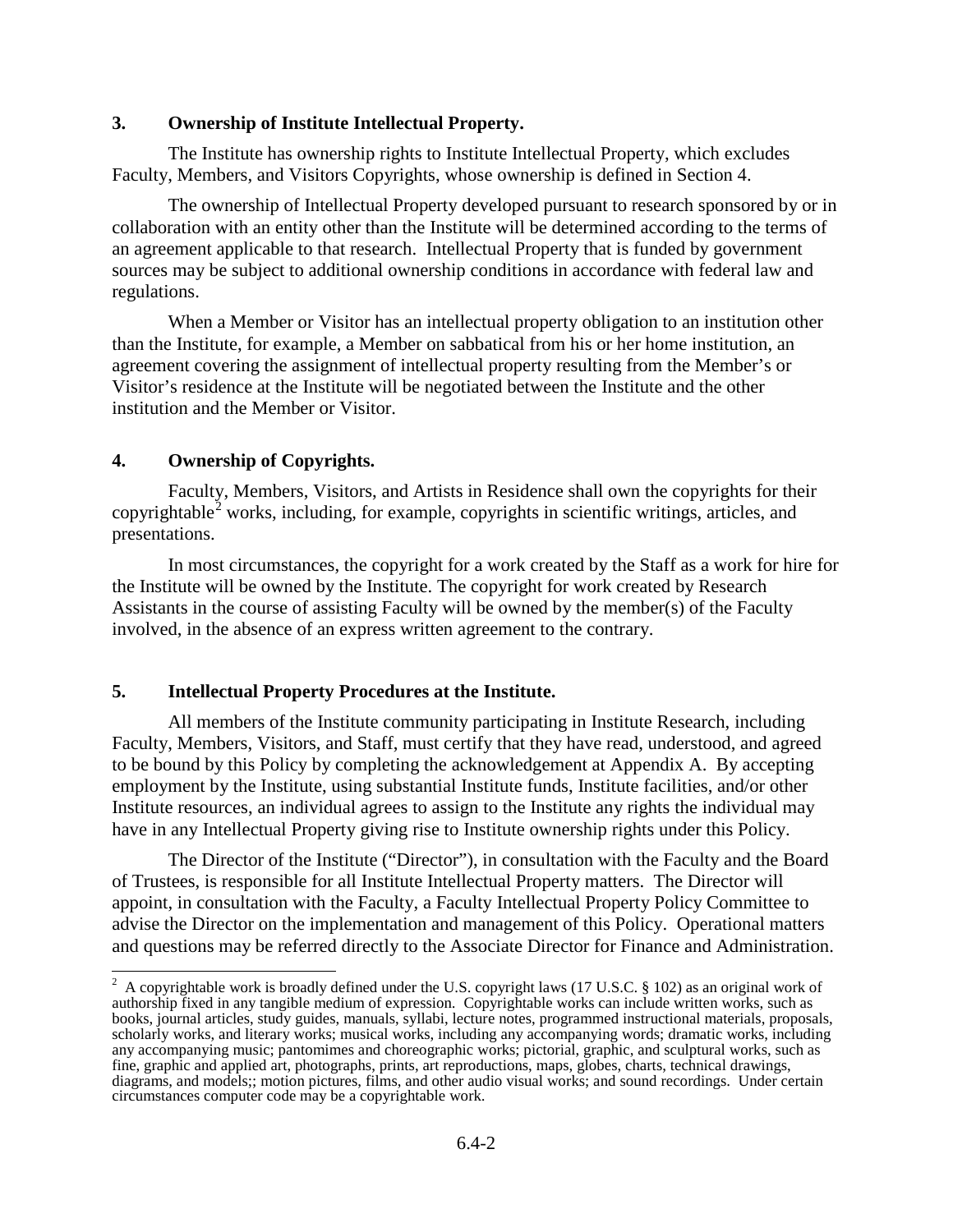In circumstances when it may not be immediately apparent whether the creation of Intellectual Property used Institute facilities, was substantially funded by the Institute, and/or used other Institute Resources, the question will be reviewed by the Director, by the Faculty Intellectual Property Policy Committee, or by one or more individuals designated by the Director who will provide a report to the Director or to the Faculty Intellectual Property Policy Committee. The Director, after consulting with the Faculty Intellectual Property Policy Committee, has the authority to make any final decisions regarding these questions.

Faculty, Members, Visitors, or Staff whose research at the Institute gives rise to results that could potentially be patentable subject matter and that could benefit the public through commercial development are encouraged to submit Disclosure Forms notifying the Institute of those results. Disclosure Forms and related instructions are available from the office of the Associate Director for Finance and Administration or on the Institute website at <http://www.ias.edu/campus/policies/intellectualproperty/>.

Each such disclosure will be reviewed by the Associate Director for Finance and Administration and the Faculty Intellectual Property Committee supplemented, as may be necessary, by Faculty from the School(s) associated with the underlying work, who shall together review the Disclosure and make recommendations to the Director regarding whether to apply for patent or other legal protection for the disclosed Intellectual Property. The Director will then decide whether to accept, reject, or modify the recommendations.

The Institute expects its Faculty, Members, Visitors, and Staff to honor reasonable requests for assistance with regard to pursuing patents and other matters related to Intellectual Property.

Intellectual property rights may be lost if, for example, there is a non-confidential public disclosure prior to filing a patent application. Accordingly, Faculty, Members, and Visitors whose Institute Research has led to a potentially patentable discovery should maintain appropriate confidentiality in public communications until intellectual property rights are secured. Any questions or concerns regarding this matter, including related academic issues, should be addressed to the Director.

Any questions regarding the meaning of any terms in this Policy are to be addressed to the Associate Director for Finance and Administration. Any disputes regarding this Policy and its application are to be referred to the Director, who may, at the Director's discretion, appoint a committee to report and provide a provisional decision on any such disputes, provided, however, that disputes regarding ownership of any intellectual property rights that are subject to a sponsored research agreement or other agreement giving another entity rights shall initially be referred to the Associate Director for Finance and Administration.

### **6. Consulting Agreements.**

It is the responsibility of individual Faculty, Members, Visitors, and Staff to ensure that the terms of any consulting agreement that they enter into with another entity does not conflict with their commitments to the Institute under this Policy. Before engaging in any consulting relationship with another entity that may conflict with the individual's responsibilities and obligations to the Institute, the individual should disclose in writing those obligations to the entity, and receive written confirmation from the entity acknowledging the individual's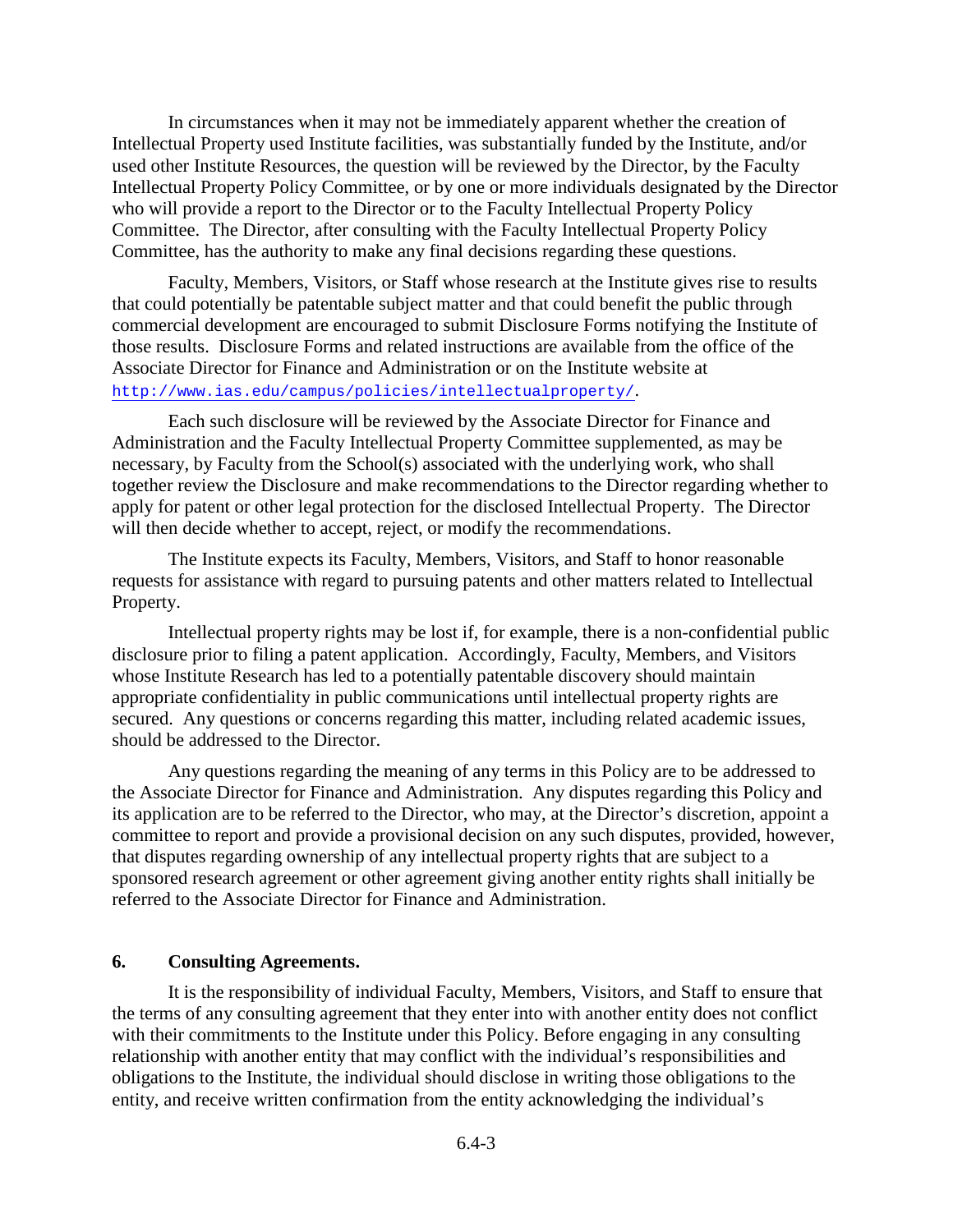obligations to the Institute. Negotiations for any consulting agreements are the responsibility of the Faculty, Member, or Staff wishing to engage in any such agreement.

# **7. Patents, Commercial Licenses, and Agreements**.

As appropriate in each case, the Institute may act to bring to the public Institute Intellectual Property through commercial licenses or other agreements based on patents secured by the Institute or collaborating entities. The Associate Director for Finance and Administration shall be responsible for pursuing licenses, or other agreements, relating to Institute Intellectual Property by identifying, contacting, and negotiating with potential licensees, or for securing assistance for the Institute in pursuing these goals. In addition, the Associate Director for Finance and Administration shall also be responsible for monitoring the progress of patent applications and patents covering Institute Intellectual Property, monitoring compliance with licensing and other agreements related to Institute Intellectual Property, and distributing royalties and other payments as required by this Policy. As the patent owner, the Institute may limit the types of financial interests that it will accept.

If the Institute declines to file a patent application on an Institute Intellectual Property, the inventor(s) may elect to file and receive ownership of the Intellectual Property. In this event, the inventor shall grant the Institute a royalty-free, world-wide, non-transferable license, including the use of such Intellectual Property for research at the Institute.

To the extent that there are fees, royalties, or payments from a license or other agreement regarding Institute Intellectual Property, the proceeds will be distributed as follows: one-third to the inventor(s), one-third to the inventor(s)' School(s), and one-third to the Institute's general funds. If there is more than one inventor, the inventors' share will be shared equally, unless there is a separate written agreement among the inventors that determines what portion of the inventors' one-third share will be allocated to each inventor. If the inventors are affiliated with more than one School, then each School shall receive a portion of the one-third share for Schools in proportion to the corresponding inventor's own share.

# **8. Modification of the Intellectual Property Policies and Procedures.**

This Policy is in continuity with and incorporates earlier Institute policies related to Intellectual Property. To the extent that this Policy conflicts with earlier Institute policies, this Policy shall be the governing policy.

From time to time, and at the discretion of Director and the Board of Trustees, this Policy may be reviewed and revised, after consultation with the Faculty Intellectual Property Policy Committee and the Faculty. Faculty, Members, Visitors, and Staff will be notified of such changes, and any changes to the Policy will apply immediately upon adoption of those policies by the Board of Trustees, applying to all Faculty, Members, Visitors, and Staff regardless of the commencement date of their employment by the Institute.